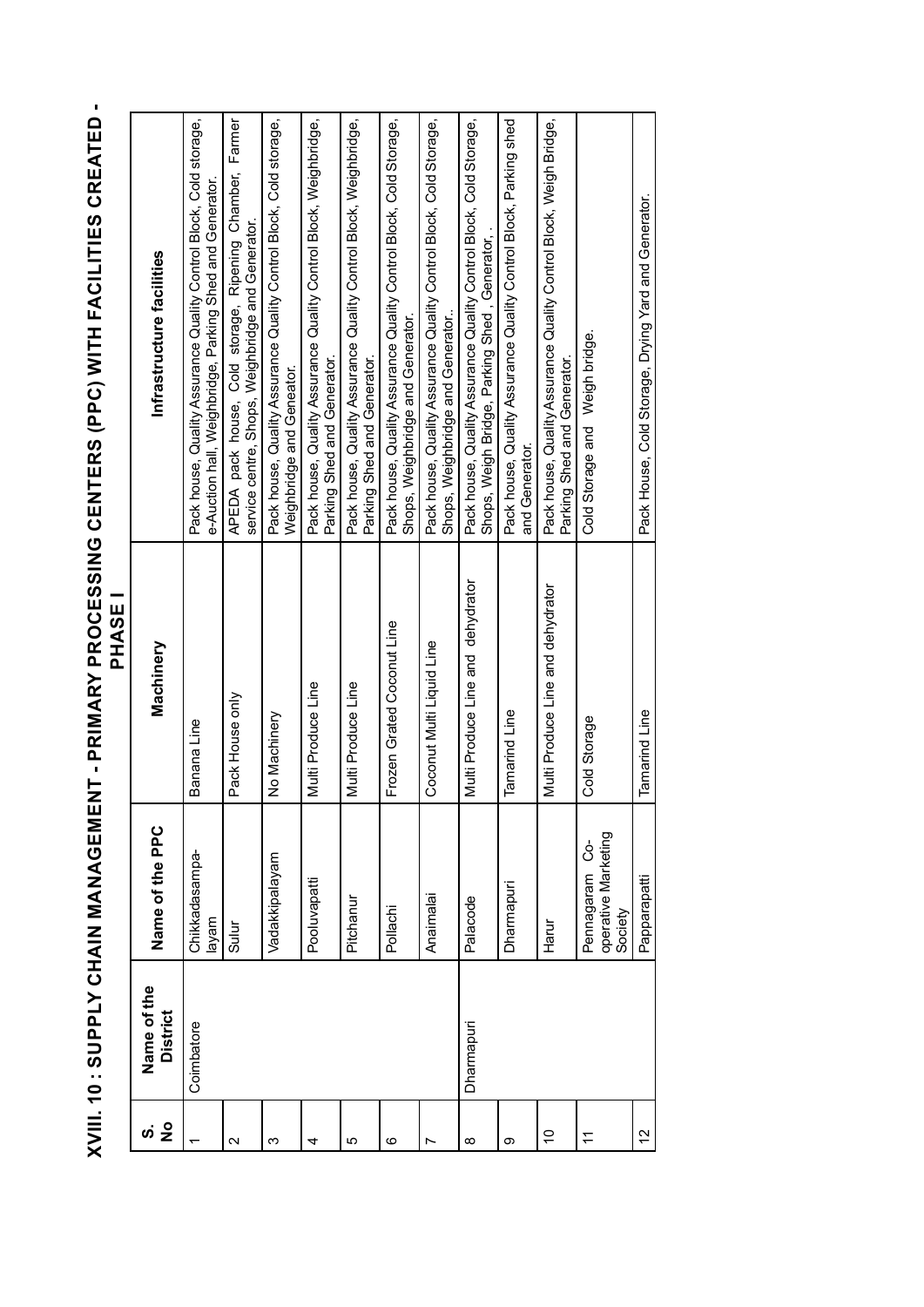|                         | Name of the<br><b>District</b> | Name of the PPC                         | Machinery                                                             | Infrastructure facilities                                                                                                                                                                            |
|-------------------------|--------------------------------|-----------------------------------------|-----------------------------------------------------------------------|------------------------------------------------------------------------------------------------------------------------------------------------------------------------------------------------------|
| $\frac{3}{2}$           | Dindigul                       | Palani                                  | Multi Produce Primary Processing<br>Machineries                       | Godown,<br>Cold storage, Farmers Service centre, Quarantine officers quarters,<br>Quality Assurance Quality Control Block,<br>Weigh bridge and Generator.<br>Pack house,                             |
| $\overline{4}$          |                                | Palani Cooperative<br>Marketing Society | Auction Hall (Coconut)                                                | Pack house, Weigh bridge, e-auction hall and Shops.                                                                                                                                                  |
| 15                      |                                | Gopalpatti                              | Tamarind Line                                                         | Godown, Cold storage, Farmers Service centre, Quarantine officers<br>Pack house, Quality Assurance Quality Control Block, Weigh bridge,<br>quarters, shops and Generator.                            |
| $\frac{6}{5}$           |                                | Kavunji                                 | Root vegetables Line                                                  | Additional PPC                                                                                                                                                                                       |
| $\overline{1}$          |                                | Vedasanthur                             | Moringa Line                                                          | Additional PPC                                                                                                                                                                                       |
| $\frac{\infty}{\infty}$ | Krishnagiri                    | Hosur                                   | Multi Produce Line and dehydrator,<br>Individual Quick Freezing Unit. | APEDA Pack House, Quality Assurance Quality Control Block, Cold<br>Storage, Ripening Chamber, Weigh Bridge and Generator.                                                                            |
| $\frac{6}{5}$           |                                | Kamandoddi                              | Multi Produce Line                                                    | Pack house, Quality Assurance Quality Control Block, Cold Storage,<br>Weigh bridge, Parking Shed and Generator.                                                                                      |
| $\overline{c}$          |                                | Denkanikottai                           | Multi Produce Line                                                    | Pack house, Quality Assurance Quality Control Block, Cold Storage,<br>Weighbridge, Parking Shed and Generator.                                                                                       |
| $\overline{2}$          |                                | Thattiganapalli                         | Root vegetables Line                                                  | Pack house, Quality Assurance Quality Control Block, Weigh bridge,<br>Parking shed and Generator.                                                                                                    |
| 22                      |                                | Royakottai                              | Multi Produce Line and dehydrator                                     | Pack House, Quality Assurance Quality Control Block, Cold storage,<br>Weigh bridge, Parking Shed and Generator.                                                                                      |
| 23                      |                                | Alapatti                                | Pack House only                                                       | Pack house, Quality Assurance Quality Control Block, Cold Storage,<br>Parking Shed and Generator.                                                                                                    |
| $\overline{2}$          |                                | Kundarapalli                            | Pack House only                                                       | Shops,<br>Control Block,<br>Pack house, Quality Assurance Quality<br>Weighbridge, Parking Shed and Generator.                                                                                        |
| 25                      | Krishnagiri-Cont.              | Krishnagiri                             | <b>Tamarind Line</b>                                                  | Pack house, Quality Assurance Quality Control Block, Auction hall<br>/ e-auction hall, Quarantine officers quarters, Shops, Weigh bridge,<br>Parking shed and Generator.                             |
| 26                      |                                | Kaveripattinam                          | Root vegetables Line                                                  | Pack house, Quality Assurance Quality Control Block, Cold Storage,<br>Shops, Weighbridge, Parking Shed and Generator.                                                                                |
| 27                      |                                | Pochampalli                             | Multi Produce Line,                                                   | Block, Cold Storage, Ripening Chamber, e-Auction Hall, Quarantine<br>Pack House, APEDA Pack House, Quality Assurance Quality Control<br>Officers Quarters, Weigh Bridge, Parking Shed and Generator. |
|                         |                                |                                         | Individual Quick Freezing Unit, Vapour<br>Heat Treatment Plant,       |                                                                                                                                                                                                      |
|                         |                                |                                         | Gamma Irradiation Unit.                                               |                                                                                                                                                                                                      |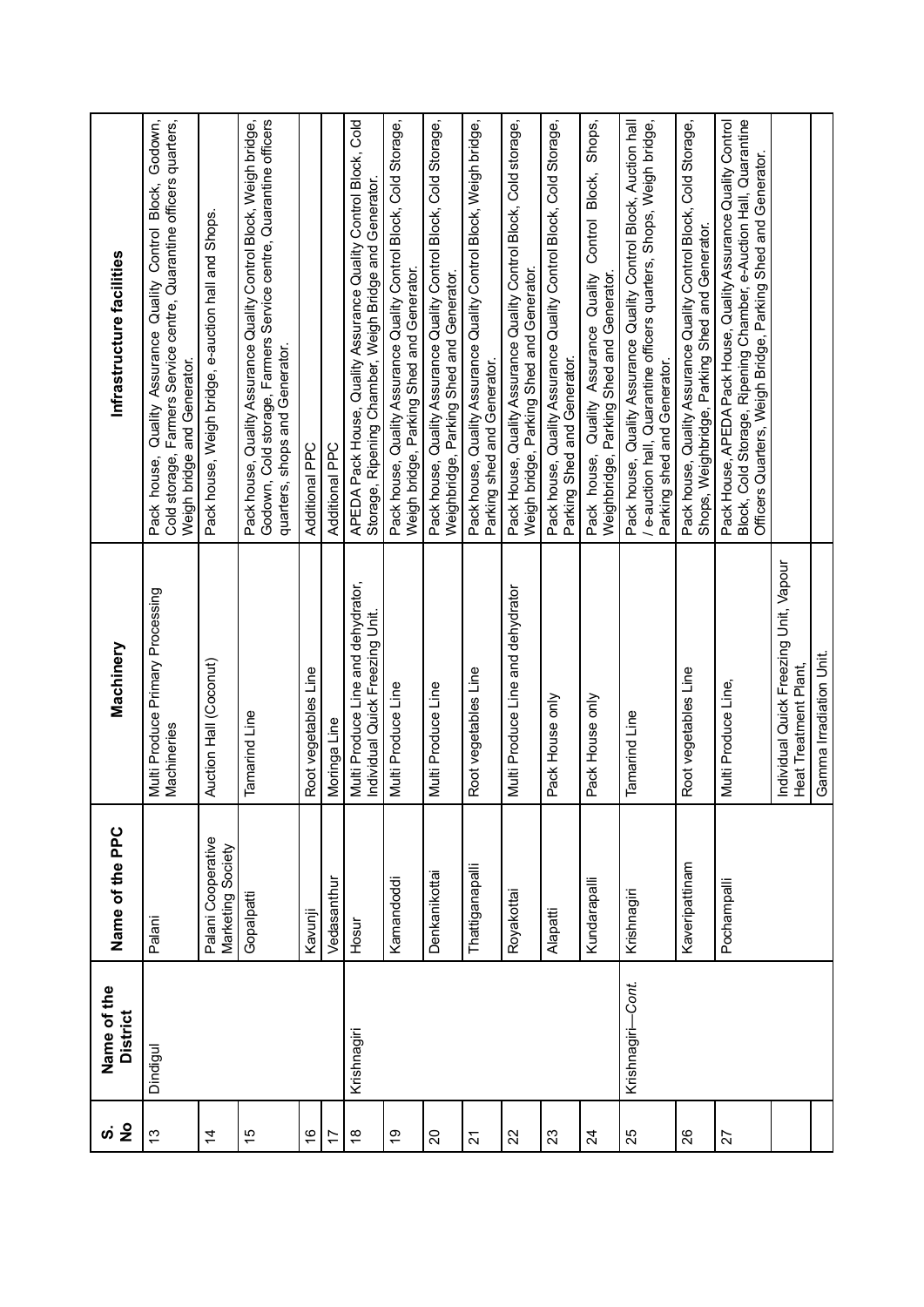| <u>က်</u>      | Name of the     |                                             |                                            |                                                                                                         |
|----------------|-----------------|---------------------------------------------|--------------------------------------------|---------------------------------------------------------------------------------------------------------|
| $\frac{1}{2}$  | <b>District</b> | Name of the PPC                             | Machinery                                  | Infrastructure facilities                                                                               |
| 28             | The Nilgiris    | Hosahatty                                   | Root Vegetables Line                       | Pack house, Cold Storage and Generator.                                                                 |
| 29             |                 | Anikorai                                    | Root Vegetables Line                       | Pack house, Cold Storage and Generator.                                                                 |
| న్             |                 | Dhavanai                                    | Root Vegetables Line                       | Pack house, Cold Storage and Generator.                                                                 |
| रू<br>ल        |                 | <b>Doty Rose Garden</b>                     | Only Cold Storage                          | Cold Storage, e-Auction Hall and Generator.                                                             |
| 32             |                 | Nilgiris Co-operative<br>Vlarketing Society | Multi Produce Line                         | Pack house, Cold Storage, e-Auction hall and Generator.                                                 |
| 33             |                 | New Alanji                                  | Root Vegetable Line                        | Pack house, Cold Storage and Generator.                                                                 |
| ઝુ             |                 | Sullikoodu                                  | Root Vegetable Line                        | Pack house, Cold Storage and Generator.                                                                 |
| 35             |                 | Uppatti                                     | Banana Line                                | Pack house, Cold Storage and Generator.                                                                 |
| 36             |                 | Aiyyankolli                                 | Banana Line                                | Pack house, Cold Storage and Generator.                                                                 |
| 22             | Theni           | Theni                                       | Moringa Processing Line and Leaf<br>Dryer. | Pack House, Quality Assurance Quality Control Block, Cold storage,<br>Parking Shed and Generator.       |
| 38             |                 | Chinnamanur                                 | No Machinery                               | APEDA Pack house, Quality Assurance Quality Control Block, Cold<br>storage, Parking Shed and Generator. |
| 39             |                 | Cumbum-l                                    | Multi Produce Line                         | Pack house, Quality Assurance Quality Control Block, Cold storage,<br>Parking Shed and Generator.       |
| $\overline{4}$ |                 | Cumbum - II                                 | Banana Line                                | Pack house and Ripening Chamber.                                                                        |
| 4              |                 | Periyakulam                                 | Mango Line                                 | Pack house, Quality Assurance Quality Control Block, Godown,<br>Parking shed and Generator.             |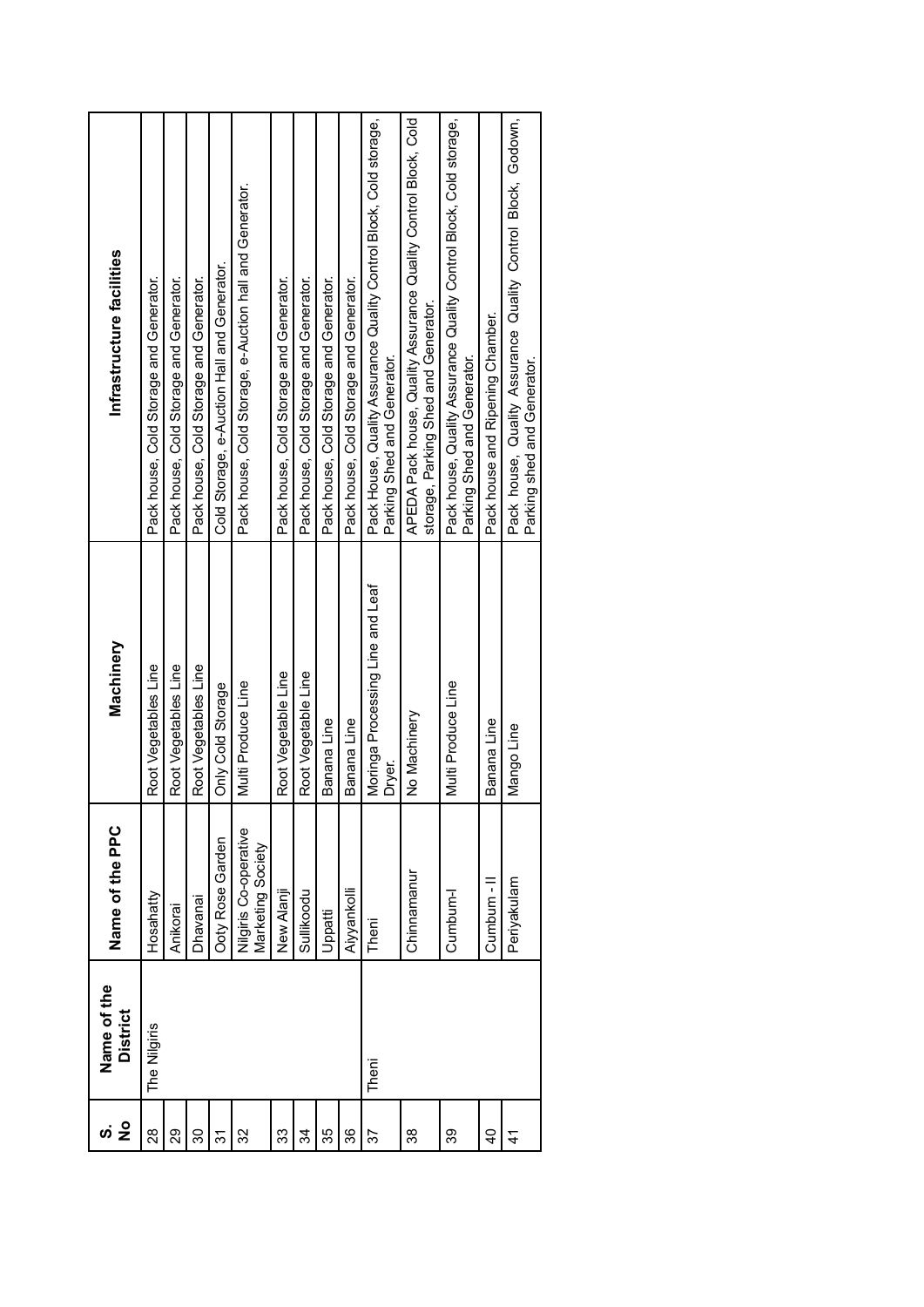|               | Name of the<br><b>District</b> | Name of the PPC                            | Machinery          | Infrastructure facilities                                                                                          |
|---------------|--------------------------------|--------------------------------------------|--------------------|--------------------------------------------------------------------------------------------------------------------|
| 42            | Trichy                         | Lalgudi                                    | Banana Line        | Pack House, Ripening Chamber, Weigh Bridge, Parking Shed and<br>Generator.                                         |
| 43            |                                | Mannachanallur-l                           | Onion Line         | Pack House, Weigh bridge, Godown and Shops.                                                                        |
| 4             |                                | Mannachanallur-II                          | Banana Line        | Pack House, Ripening chamber and Generator.                                                                        |
| 45            |                                | Thiruchendurai                             | Pack House only    | Pack House                                                                                                         |
| 46            |                                | P.K.Agaram                                 | Onion Line         | Pack House, Weigh Bridge and Storage Godown.                                                                       |
| $\ddot{4}$    |                                | Arasalur                                   | Banana Line        | Pack House, Ripening Chamber, Weigh Bridge and Generator                                                           |
| $\frac{8}{3}$ |                                | Pidaramangalam                             | Banana Line        | Pack House, Ripening Chamber and Generator.                                                                        |
| $\frac{6}{7}$ |                                | Thuraiyur Cooperative<br>Marketing Society | Onion Line         | Weigh bridge cum office, Godown                                                                                    |
| 50            |                                | Uppiliapuram<br>(South)                    | Onion Line         | Pack House and Weigh Bridge                                                                                        |
| 5             |                                | <b>Thathaiyangarpettai</b>                 | Onion Line         | Pack house, Weigh Bridge and Godown.                                                                               |
| 52            |                                | Kallikudi                                  | Multi Produce line | Pack House and shops                                                                                               |
| 53            |                                | M.Puthur                                   | Banana Line        | APEDA Pack house, Weigh bridge, Cold storage, Godown, Farm-<br>ers Service centre, e-Auction hall and Parking shed |
| £             | Ramanathapuram                 | Paramakudi                                 | Red Chilli Line    | Pack house, Weigh bridge, Cold Storage, Farmers Service Centre,<br>shops and Generator.                            |
| 55            |                                | Mudhukulathur                              | Pack House only    | Pack house, Weigh bridge, Cold Storage, Farmers Service Centre,<br>shops and Generator.                            |
| SS            |                                | Kamuthi Cooperative<br>Marketing Society   | Pack House only    | Pack House, Cold Storage and Generator.                                                                            |
| 57            | Tirunelveli                    | Ramayanpatti                               | Multi Produce line | Pack house, Weigh bridge, Cold Storage, Farmers service centre,<br>shops and Generator.                            |
| 38            |                                | Valliyoor                                  | Multi Produce line | Pack house, Weigh bridge, Ripening Chamber, Farmers service<br>centre, shops and Generator.                        |
| SS            | Tenkasi                        | Pavoorchatiram                             | Onion Line         | Pack house, Weigh bridge, Cold storage, Farmers service centre,<br>shops and Generator.                            |
| 8             |                                | Sankarankovil                              | Lemon Line         | Pack house, Weigh bridge, Cold storage, Farmers service centre<br>and Generator.                                   |
| 67            |                                | Kadayanallur                               | Lemon Line         | Pack house, Weigh bridge, Cold storage, Farmers service centre,<br>shops and Generator.                            |